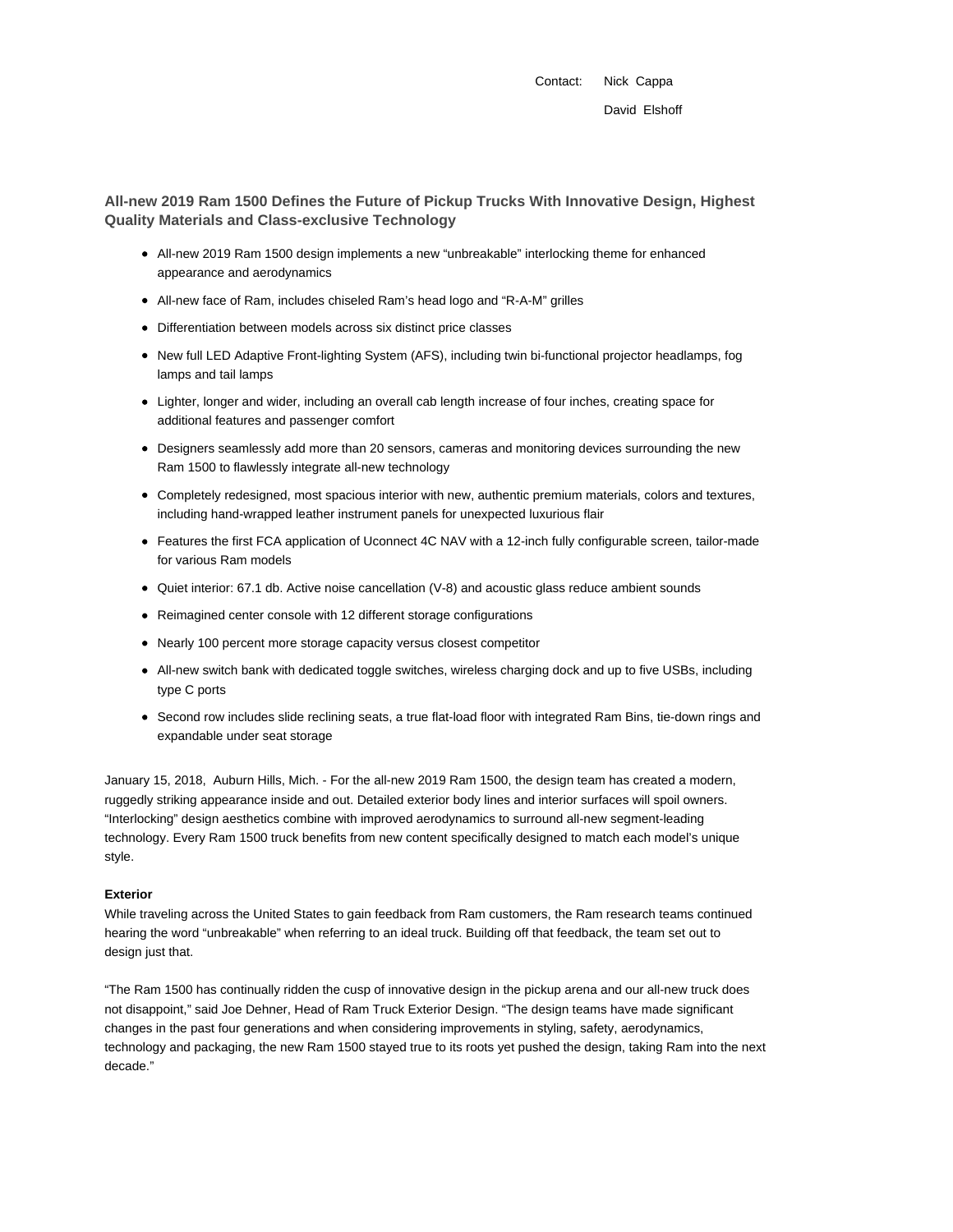Rather than focus on different styling elements individually, designers set out to create an "interlocking" aesthetic, which integrates elements that influence each other's shape – forginga more cohesive and durable looking truck. For example, the grille, hood and fenders share pieces of each other, as well as the instrument panel, cluster and center console.

The all-new Ram 1500 is lighter, longer and wider. Ram 1500's wheelbase and cab are up to four inches longer –giving the truck improved proportions and better aerodynamics. Width is increased by .5 inches. Bed height is raised by 1.5 inches.

The 2019 Ram 1500 retains shapely body lines with a much larger and more aggressive, forward-leaning, front grille opening. The all-new frame with splayed rail ends connects repositioned tow hooks that are more outward and down when compared to the previous generation. An all-new stamped-steel bumper has larger openings for improved cooling. Fog lamps are pushed to the corners and larger tow-hook openings allow easy access. Altogether, the new front bumper design accounts for a six count drag reduction in the wind tunnel. Designers accepted the challenge to seamlessly integrate more than 20 sensors surrounding the new Ram 1500. On certain trim levels, the 2019 Ram 1500 incorporates a sensor nearly every three feet. To improve aesthetics, front park sensors are now hidden on the lower portions of the bumper and fog lamps rather than interrupting the flow of the chrome. The interlocking theme also reveals itself in the grille, headlamps and hood – integrated together for a solid, capable appearance. A prominent straight brow design across the top of the truck establishes a strong road presence. Forward leaning, like a super hero, with minimal bumper offset, the most elaborate grille designs in the auto industry are available in six different styles with a complete departure from the historic crosshairs.

Three headlamp variations are available: Halogen, full LED and full LED with Adaptive Front-lighting System (AFS). In all three configurations, emitting color matches to create a harmonious look, top to bottom and offer up twice the lumen output when compared to previous lighting. On the premium set, AFS pushes beams up to 15 degrees in the expected direction of travel. The system includes twin LED bi-functional projectors complimented with a unique LED accent "brow" and LED fog lamps. All four projectors are lit in high and low beam situations, delivering an evident quad-lamp pattern, day and night. Both mid and premium LED headlamps have two linear "lit signature" elements along the top and bottom of the headlamps. The recognizable signature remains on during normal operation while the twin projectors (low and high beams) only come on at dusk/evening.

Above the lamps resides a new raised aluminum hood. The result, a more upright, lifted chest and shoulders appearance that builds on the Ram's big-rig stance. The elevated hood also better directs air away from the wiper area – improving overall aerodynamics and reducing wind noise. With the overall design of the truck having fewer flat areas, little room is left for side badging. Hence, a brand-new badge finds itself interlocked with the stamping of the side hood pocket. This three-dimensional badge calls out the specific powertrain equipped in the truck – providing a higher level of consistency in the badge design.

Seamless surfacing flows with trademark Ram front and rear fender blisters, artfully blended into the body side. A drawn body-side character line stretches from front to rear, tying together the front fender, cab doors and bed fenders. A styled, creased line serves as the two-tone paint border, and is uniquely styled to accent optional wheel flares and body side molding.

All navigation, Wi-Fi, radio and Sirius XM tasks are handled by a new shark fin antenna – making the new 2019 Ram 1500 the first full-size truck without a mast antenna. The shark fin is integrated in to a newly sculpted venturi roof design to help better direct air back to the rear spoiler – making it the most effective roof treatment in any full-size truck to date. A new 33.3-inch by 43.4-inch panoramic sunroof also is available, giving passengers a spectacular 10 square feet of sky view and additional natural light.

Rear power-sliding window moldings are darkened for a cleaner, sharper look. Side windows are outlined with fullsurround bright chrome molding to give an isolated yet integrated aesthetic. Moving down the door, new body-colored door handles with chrome inserts brighten the touch point. A structural beam helps create an additional body contour across the beltline, catching light, front to rear, and helping create the industry's most optimized use of the door shell.

A convenient new, flush fuel-fill cap door removes the thumb tab for push/click access, and removes an interruption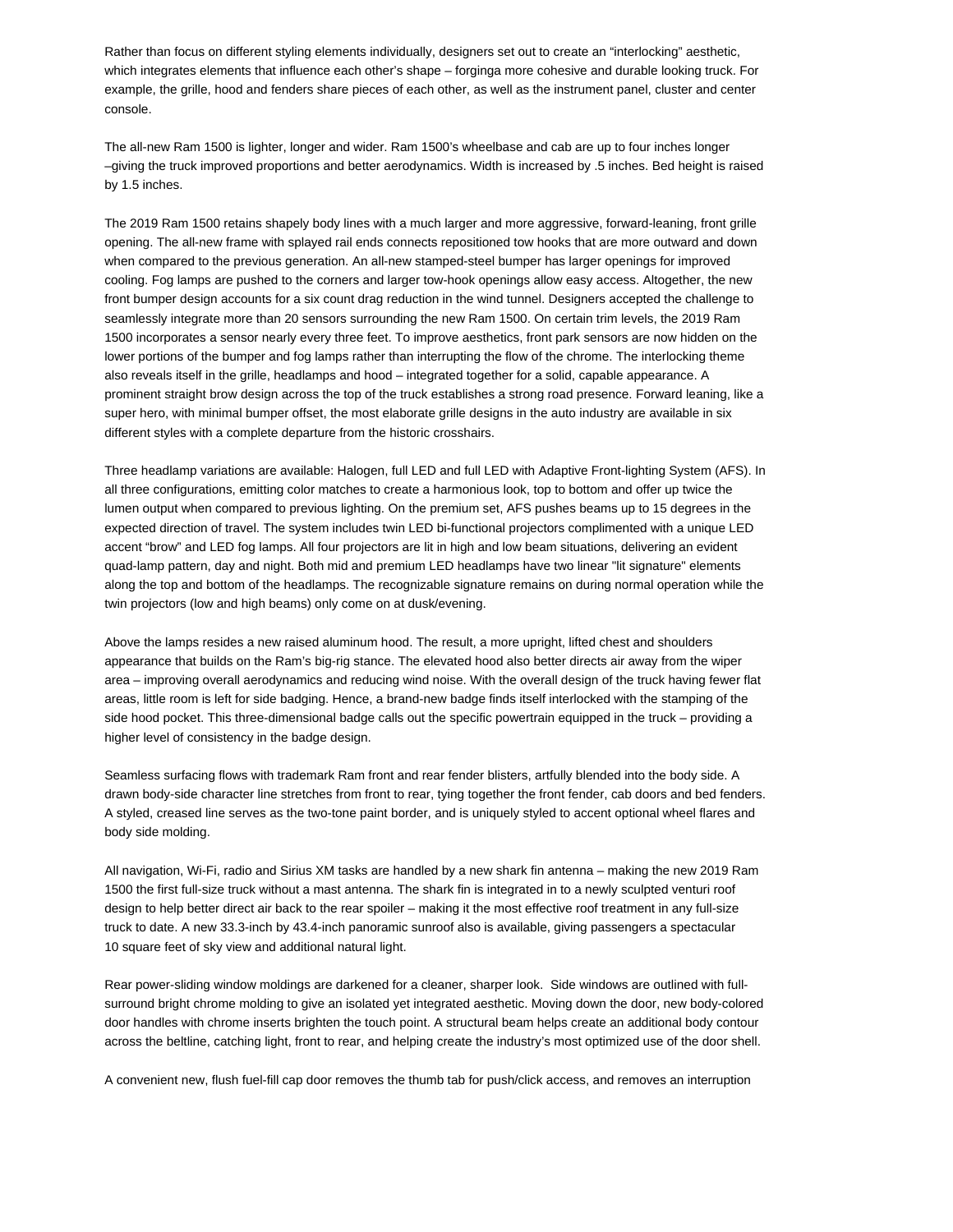# on the body.

Bed rails are raised by 1.5 inches and are now aligned with the beltline of the body to create a stronger, consistent horizontal profile. The new bed height also reduces drag by three counts. An additional eight counts are shaved by way of a new spoiler on the aluminum tailgate. Designers spent a significant amount of time designing the truck bed itself to increase usability and aerodynamics. For example, the bed-to-cab execution is sub-flush to reduce disturbance alongside the body.

The all-new Ram 1500 continues to offer the best lockable bed storage in the segment with RamBox, now featuring a 115-volt outlet. The industry-first RamBox cargo management system includes versatile, weatherproof, lockable, illuminated and drainable storage bins built into the bed rails. RamBox lights have been moved to the box lids for improved overhead illumination. Available with RamBox is a pickup bed divider/two-foot bed extender and cargo rail system with four sliding, adjustable cleats. All-new tail lamps come in three different configurations: Halogen, LED and LED with Blind-spot Monitoring. Exclusive rear amber turn signals improve external visibility and new smoked lens versions are available on select trims.

A segment-exclusive full-width chrome stamped-steel rear bumper underlines the rear of the truck. The improved design integrates a larger stepping pad on the corners and creates a lower step-in height on the center of the bumper for easy access to the bed. A new hidden lower bumper valence cleverly hides park sensors away from the chrome bumper, matching efforts in the front bumper.

Dual exhaust tips grow to 4.5 inches in diameter, and are styled into the rear bumper.

All-new wheels bring the interlocking theme together. Sixteen new designs align with an increased lug pattern —from five to six —and are available from 18-inches to an impressive 22-inches in diameter.

The 2019 Ram 1500 is available in 12 colors, including four new colors, and the first use of Tri-coat paint with Ram: Billet Silver, Tri-coat White, Patriot Blue, Diamond Black Crystal. Three two-tone color options carry through newly designed fender flares and the lower body.

#### **Interior**

For 2019, all-new features, technology and premium materials help the completely redesigned Ram 1500 become the class leader in quality, comfort and durability. Each trim level is uniquely characterized including special fonts that reflect their individual charm.

The new instrument panel combines a strong structurally interlocking appearance covered in softer forms, pushing up and towards the cabin. As a centerpiece, the 2019 Ram 1500 features the first application of Uconnect 4C NAV on a 12-inch fully configurable touchscreen, tailor-made for various Ram models. The touch screen can house one application, such as the navigation map, across the whole 12-inch screen, or can be divided in half, operating two different applications at once. An all-new toggle switch bank lies below the touchscreen giving physical control of specific features. Redundant HVAC controls are located on both sides of the display.

"The 2019 Ram 1500 gave us the opportunity to build on an already leading interior while integrating new technologies and features," said Ryan Nagode, Chief Interior Designer for Ram Trucks. "We've added richer colors and uniquely exceptional materials and textures that give customers an upscale, high-quality experience in all trim levels."

Two additional center stack designs include the standard 5-inch display or an 8.4-inch display. All-new HVAC controls compliment the multifunction screen with improved usability and design.

An active noise-cancellation system on 5.7-liter HEMI V-8 equipped models and acoustic glass reduce ambient sounds down to a low 67.1 db – the quietest Ram 1500 ever.

Above either system is a larger upper dash storage tray designed to hold sunglasses or a smartphone and includes a 12-volt-powered outlet. A second sunglass storage location exists in the new overhead console.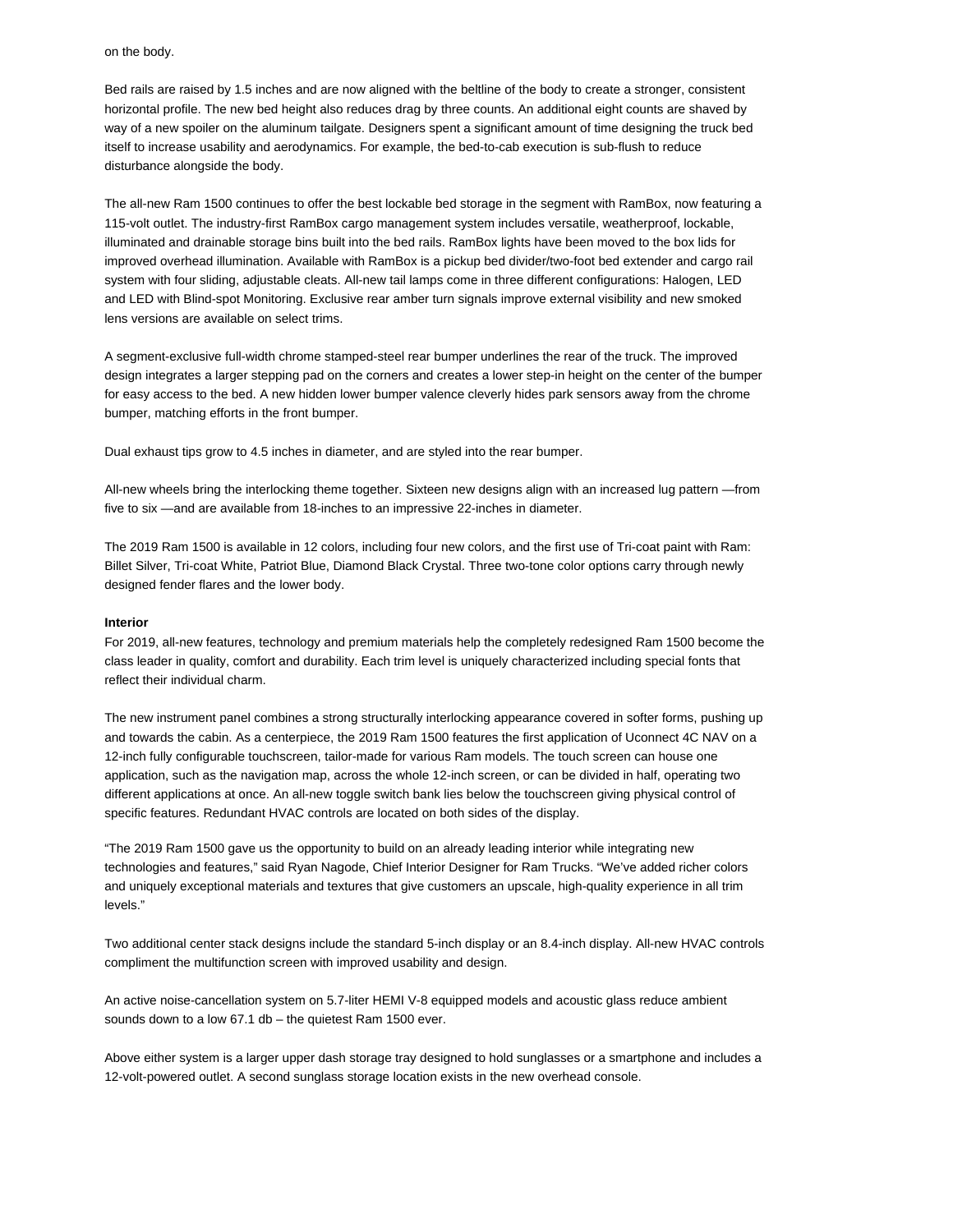New features gave designers the opportunity to reinvent the Human Machine Interface. Across all trim levels, the 2019 Ram 1500 features push-button start, an electronic parking brake and a redesigned rotary e-shifter dial. The new shifter area also intelligently groups new feature buttons, including engine stop-start from eTorque, Hill-decent Control, axle lock and transfer case controls, when equipped.

The center stack has been raised and brought closer to the driver to accommodate the monster 12-inch Uconnect touchscreen and improve overall reachability of system controls. The driver also benefits nearly an inch of additional travel in seat height and a new telescoping steering wheel to achieve the ideal driving position. The new steering wheels relocate manual gear shift controls for easy access with right thumb.

The new HVAC system features nearly 25 percent more air flow at lower noise levels, including larger front defroster vents for better performance. Rear passengers will enjoy 50 percent more airflow when compared to the previous generation.

With 151-liters of interior storage volume, the 2019 Ram 1500 includes nearly 100 percent more storage capacity versus closest the competitor, the interior of the 2019 Ram 1500 excels. Up from 23 to 39 liters, the reimagined center console is a useable, complex piece of art with more than 12 different storage combinations. Center stage, a wider docking area with optional wireless charging can hold a small tablet or smartphone. A three-position sliding cup holder tray can be stowed under the center armrest to reveal a deep storage tub designed to hold a 15-inch laptop. Lifting the lid of the center armrest also reveals an additional lined storage compartment sized to fit a tablet and/or hang a full-size file. At the rear of the console, there are two additional cup holders, which include a tablet holder for rear passengers.

To keep devices charged, there are five USB ports in the center console – three up front and two in back. Three of the USB ports, including one in the rear seating area, are fully-functioning and communicate with the Uconnect interface. Two three-pronged 115-volt household plugs can be found in the first and second rows (one in the center stack and one at the rear of the center console). An additional 115-volt plug can be found in the RamBox, when equipped, tripling the number of outlets on the previous model, and now handling up to 400 watts to power items such as a small drill, saw or even a blender.

Available six-passenger, front bench seat configurations feature a new smooth, premium-feel, toolbox-slide action lower center stack drawer with storage capabilities. Five-passenger seating is offered with front bucket seats.

Outside the center console is a new upper glove box and locking lower glove box. In Tradesman and Bighorn trims, the redesigned upper glove box acts as an open shelf for smaller items. On higher trims, the upper glove box is covered by a wood and metal accent that can slide upwards, hidden in the dash. The Laramie Longhorn takes advantage of this space with an actual burned-in branded "Longhorn."

Door-panel speakers are strategically raised up out of the kick zone for improved acoustics and to allow additional storage and cup holder options. A new seal design improves door closing effort.

The 2019 Ram 1500's cab length has increased a total of four inches inside. B- and C-pillars moved an inch rearward, and the rear of the cab is pushed an additional two inches. Thus, front and rear doors are now one inch larger on Crew Cab configurations, while the rear door is one inch shorter on Quad Cab models compared to the previous model. Along with the largest cab in the segment, the second-row features eight degrees of slide-recline with best-in-class leg room of 45.1 inches for passenger comfort and an exclusive Smart Fold center armrest that creates a captain's chair experience. The four-way adjustable rear headrests include a power release-and-drop feature, giving the driver greater visibility when the second row is empty.

A true flat-load floor provides increased rear passenger comfort and usability. Using an oversized box containing a 55-inch TV, designers challenged themselves to create enough storage space in the back-seating area via the flatload floor and folding seat features.

Folding up the rear bench seat reveals two grocery hooks on the bottom of the seat cushion and 20 liters of additional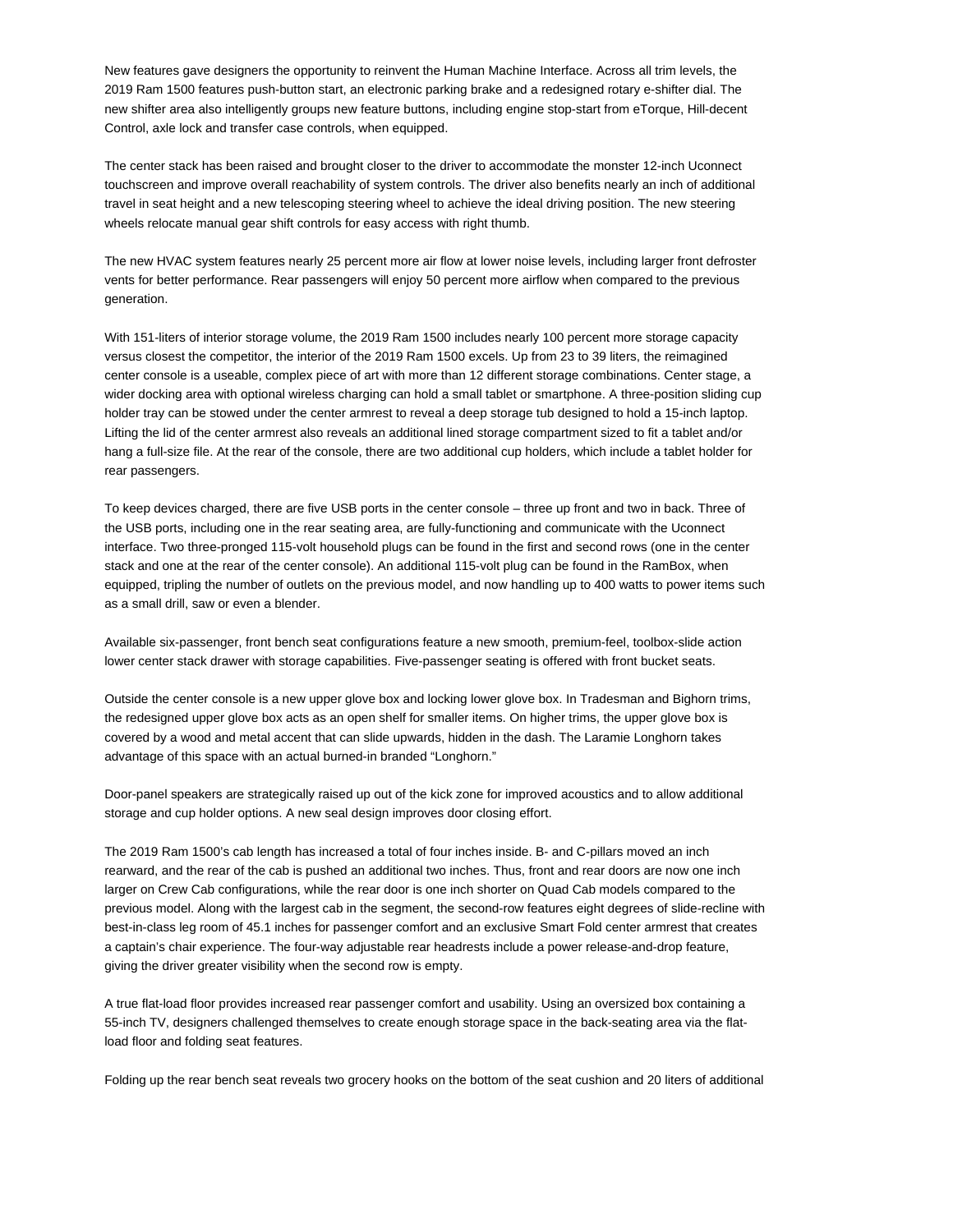contained storage space with under-seat compartments. With the clever fold out feature, contained storage doubles to 40 liters. This space is usable due to a repositioned subwoofer and eTorque 48-volt battery behind the rear seats.

Bookending the flat-load floor are two Ram Bins. Now 5.5 inches longer than the previous model, these covered infloor storage bins can hold larger items, including up to a four-inch drop hitch – keeping cargo out of sight and the interior clean. On top of each Ram Bin are two tie downs to keep cargo secure.

The all-new Ram 1500 key fobs also receive a new design treatment. The smallest piece of the interior is slightly larger to accommodate new functions including power-release tailgate. The fob also features branding for higher trim levels and a battery life improvement of up to six years.

Surrounding the largest cab in the segment, the interior design team brought unique colors and premium materials to each trim level of the 2019 Ram 1500. Modular design allows for more personification and customization. Each model makes its own unique "Hero" statement with paint colors, badging, wheels, grilles and other features.

# **Tradesman**

Exterior: Rugged Black accents for jobsite durability cover the entry-level Ram 1500. Optional chrome accent gives customers a variety of customization options. The Black Tradesman mesh grille and header are combined with halogen lamps. And 18-inch steel wheels come standard on Tradesman and optional aluminum up to 20 inches.

Interior: Trims receive Black/Diesel Grey high-quality vinyl or cloth seats. The entry-level Ram 1500 Tradesman receives unique Construction Yellow gauge needles, a new 3.5-inch greyscale screen in the gauge cluster, plated finished door handles and durable textured paint.

# **Bighorn**

Exterior: Ram's volume trim level includes chrome bumpers, grille surround and header and halogen lamps with optional LED lighting. Sport and Black Appearance Packages give additional options for unique looks. Standard 18 inch aluminum wheels can be upgraded to 20-inch chrome or painted wheels.

Interior: Big Horn trim now offers two different levels. An optional trim package features a closed upper dash door with a Bighorn nameplate badge, a power driver seat and Uconnect 8.4-inch multifunction touchscreen. Big Horn is available with Black/Diesel Grey, Black/Light Brown, Light Frost/Black or all Black premium cloth seats accented with new interior finishes. Seating in Big Horn is available in five-passenger bucket or a six-passenger bench seating options.

### **Rebel**

Exterior: A unique, Black off-road grille and matching header build on the previous generation Rebel design. Bumpers are Black powder-coated steel, integrating a skid plate and tow hooks. LED lamps are standard for improved trail illumination. Black fender flares surround all four wheel openings and keep dirt off the side of the truck. A functional Sport hood provides an aggressive and determined appearance. The 18-inch polished and painted wheels are wrapped with high-traction 33-inch Goodyear Wrangler Duratrac tires.

Interior: Rebel receives unique laser-engraved machine-finish Dark Ruby Red accents throughout the cabin, giving the interior a technical and rugged feel. All-new high-durability Black/Dark Ruby Red premium vinyl/cloth seats with Goodyear tire tread mesh inserts give the Rebel a truly unique look and feel found nowhere else in the industry. Graphics on the 8.4-inch center console touchscreen and gauge cluster receive a smoked appearance to complement the distinct look. To complete the distinct look, a 7-inch thin-film transistor (TFT) cluster is divided into separate digital gauges to better organize content.

## **Laramie**

Exterior: Laramie features a full chrome billet grille, chrome header, mirrors and door handle accents. Standard LED lighting and fog lamps nestled in the front and body-colored wheel flares accentuate the sculpted body. Sport, Black and Chrome Appearance Packages are available. Laramie Black comes with a Sport hood and massive 22-inch wheels. Standard wheels are 18-inch aluminum with optional 20-inch wheels.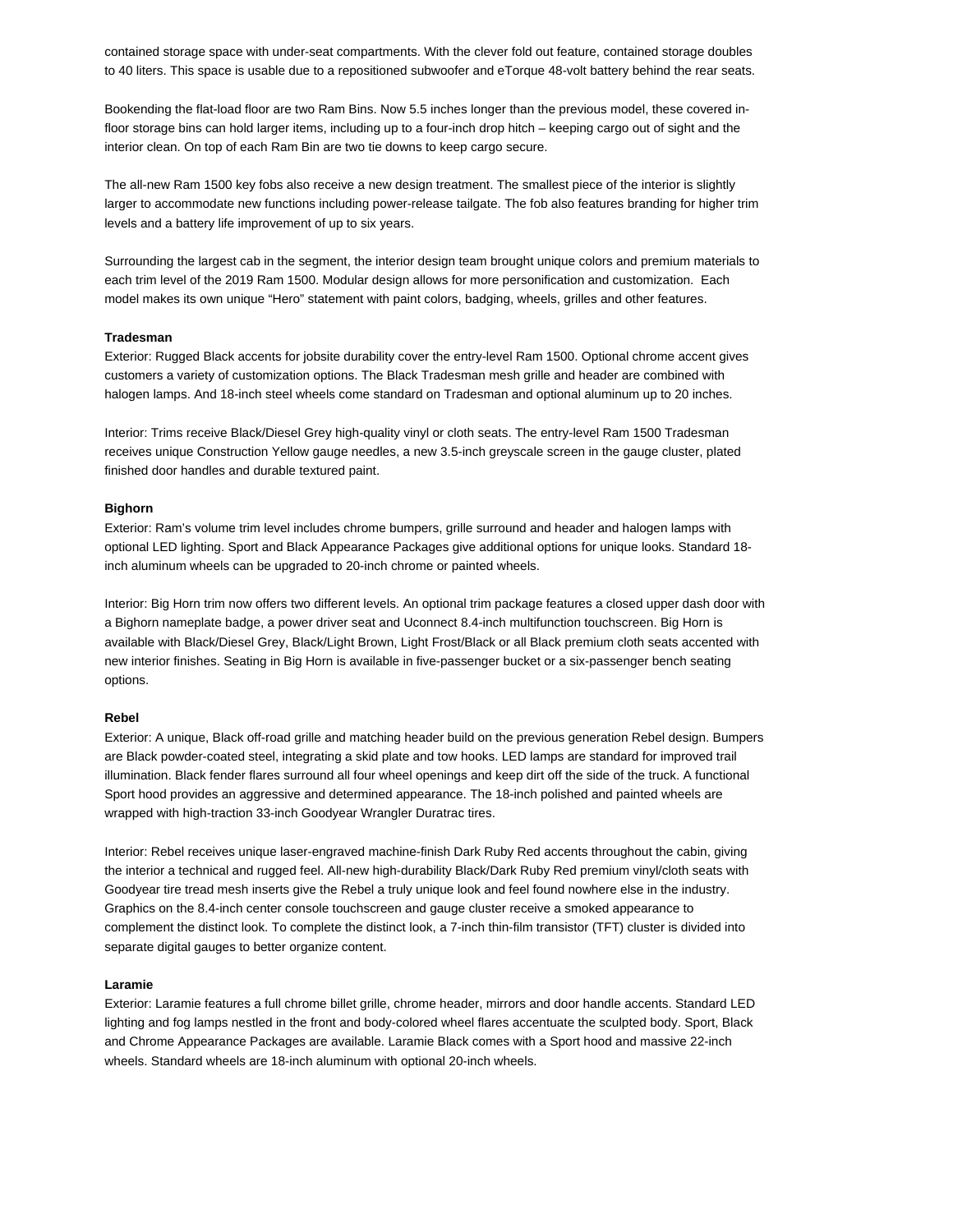Interior: Laramie trim caters to the buyer who wants a more luxurious feel. Leather front seats are heated and vented. Rear leather seats are heated with new vented option. Grey accent stitching graces the upper dashboard, center armrest and door panels. Interior colors include Mountain Brown/Light Frost or all-black leather seats with suede inserts. Ambient lighting is piped through the cabin allowing owners to continue their appreciation for the interior through the night. A monochromatic package is also available, eliminating wood accents. Laramie trims also feature the first application of the fourth generation Uconnect system with a 12-inch fully configurable touchscreen. The massive 12-inch touchscreen also is available on Long Horn and Limited trim levels. At night, the cabin is accentuated with ambient lighting to create a luxurious and soothing atmosphere for passengers. Rear passengers are not only treated with high-quality materials, but also an optional eight degrees of slide recline for elevated passenger comfort and a Smart Fold center armrest that creates a captain's chair look and feel.

#### **Laramie Longhorn**

Exterior: A chrome slat grille and header surround the premium LED lamps with AFS. Chrome bumpers, tow hooks and side steps come standard as do wheel flares. Two-tone color options include correlating RV Match Walnut Brown. New 20- or striking 22-inch wheels are offered with a variety of finishes. The large belt buckle badging continues to adorn the side of the Longhorn trim.

Interior: Laramie Longhorn trim elevates the quality with a segment-exclusive hand-wrapped, 100 percent full-grain leather-wrapped dashboard, door-panel coverings and armrests in Southwestern style. Throughout the cabin, a new alligator skin embossed surface covers the center console, instrument panel, seats and door panel inserts. Other unique details include satin warm chrome accents with a brushed-nickel metal badge flush with the console lid and new burned-in "Longhorn" branding mark on upper glove box give the Longhorn a well-crafted, high-quality feel and appearance. Real barn wood accents are found throughout the cabin. Wood tandem doors on the center console reflect the heightened attention to detail and provide closed storage. At night, the cabin is accentuated with ambient lighting to create a luxurious and soothing atmosphere for passengers. Longhorn interior colors include Mountain Brown/Light Mountain Brown and Black/Cattle Tan full leather seats with contrast piping. Heated full-leather rear seats and class-exclusive rear seat ventilation is available on Longhorn.

#### **Limited**

Exterior: A corrugated mesh grille leads with a chrome "R-A-M" badge and dark chrome accents surround the added inlets. Chrome bumpers, tow hooks, body-side molding, mirrors and door handle accents combine with standard 22 inch wheels or optional 20-inch wheels with painted inserts. A body-color bumper option is available. Automatic power side steps and body-colored fender flares are standard.

Interior: Limited trim also benefits from a segment-exclusive 100 percent full-grain hand-wrapped leather dashboard, door-panel coverings and armrests. Elevating the premium feel further, real aluminum and wood accents adorn the cabin, along with a wood upper glove box door with a metal inlayed "Limited" badge. Uconnect 4C with 12-inch touchscreen is standard. An available 900-watt, 19-speaker Harman Kardon system with stainless steel, perforated speaker grill covers deliver an opulent sound and design to the cabin. At night, the cabin is accentuated with ambient lighting to create a luxurious and soothing atmosphere for passengers. Limited interior colors include Indigo/Light Frost or all Black leather seating. Front seats are heated and vented. Rear leather seats are heated with new vented option.

# **Ram Truck Brand**

In 2009, the Ram Truck brand launched as a stand-alone division, focused on meeting the demands of truck buyers and delivering benchmark-quality vehicles. With a full lineup of trucks, the Ram 1500, 2500/3500 Heavy Duty, 3500/4500/5500 Chassis Cab, ProMaster and ProMaster City, the Ram brand builds trucks that get the hard work done and families where they need to go.

Ram is the number one brand in new vehicle quality and is the only truck-exclusive brand to ever finish first in J.D. Power's Initial Quality Study (2021), which tracks new vehicle performance over the first three months of ownership. In the same study, Ram Heavy Duty models also scored best, making Ram the number-one truck brand in new vehicle quality among large heavy-duty pickups.

In addition, the latest J.D. Power APEAL study - which rates the emotional bond between customers and their vehicles – named the 2021 Ram 1500 as the best vehicle in the large light-duty pickup category. This marks the